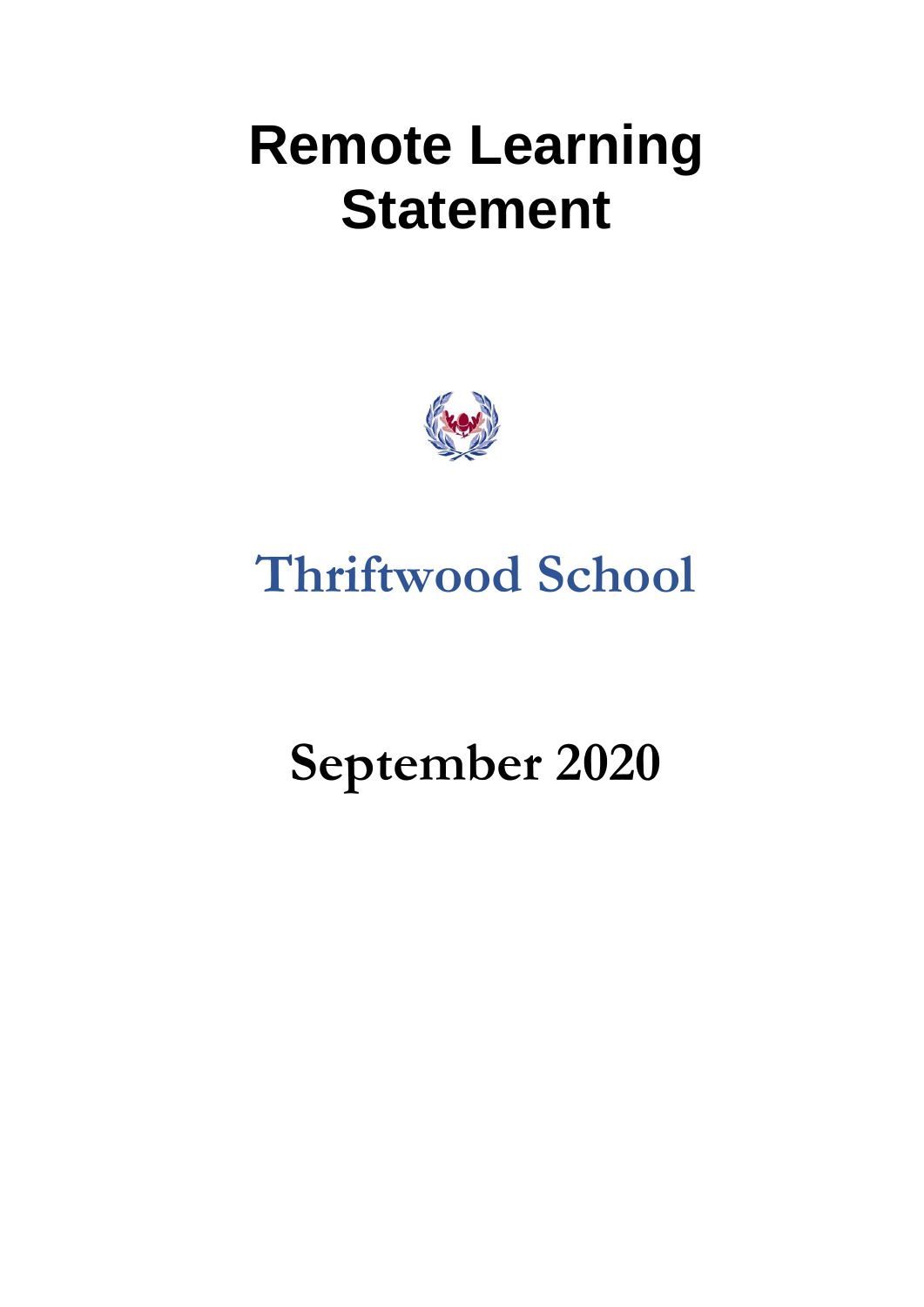### **In the event of a partial (class / phase group) or full (whole school) lockdown or a child self-isolating**

In line with government guidance, pupils, staff and families should self-isolate if they or anyone in their household displays any of the following symptoms

- o A continuous, dry cough
- o A high temperature above 37.8℃
- o A loss of, or change to, their sense of smell or taste

or have had access to a test and this has returned a positive result for Covid-19 for themselves or anyone in their household.

Thriftwood School will provide remote learning for pupils that are not able to attend school. We are fully aware that these are exceptional times and would like to make it clear that the completion of work is not compulsory and that this document seeks to inform and guide families and not impose expectations. Each family is unique and because of this, should approach home learning in way which suits their individual needs.

### **In order to support pupils at home**

Those in receipt of Free School Meals will be entitled to support towards their weekly food costs

We will provide work for each child, which will include subjects from across the curriculum.

- We will send home work every 2 weeks via post / email if appropriate and in the event of a local lockdown will send video contact / lessons.
- We will contact pupils at least once a week by telephone call and email

#### **Teachers**

Teachers are responsible for:

Setting work:

• Creating personalised work for their class across the curriculum. This could be in the form of worksheets, practical activities, videos, or PowerPoints.

**>** Providing feedback on work:

- Pupils can send any completed work to teachers via [admin@thriftwoodschool.com](mailto:admin@thriftwoodschool.com) which will be forwarded onto their class teacher, although this is not compulsory
- Teachers can email back feedback if required
- Teachers should respond to any emails from parents/children within 48 hrs

S Keeping in touch with pupils and parents:

• Teachers are to have at least weekly contact with pupils / parents through phone calls and emails. All contacts with parents should be recorded on Arbor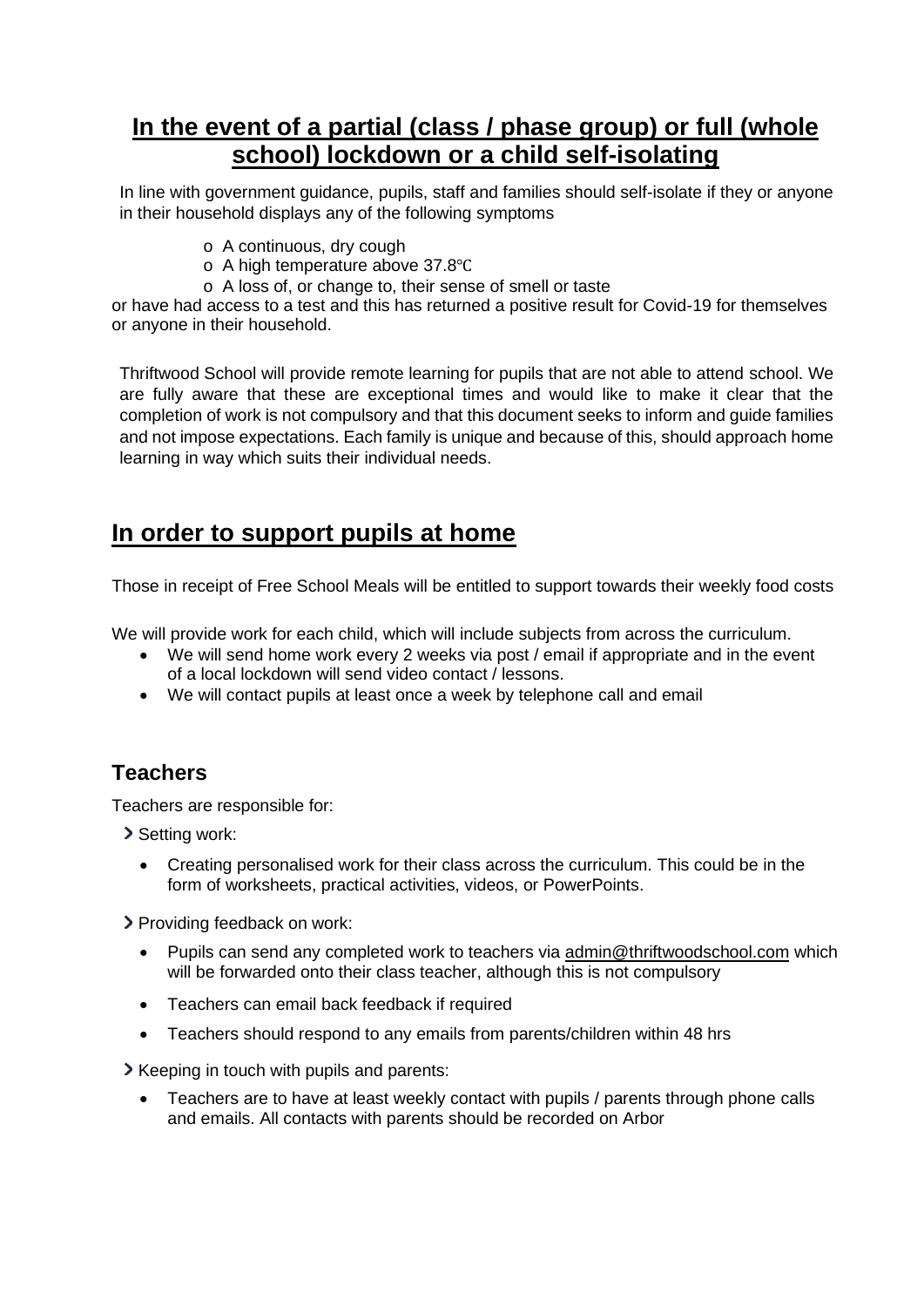- Emails received from parents and pupils are to be checked between 9am and 3pm, Mon- Fri. Emails must be replied to within 48hrs. Anyone can respond to enquiries, it does not have to be the class teacher.
- Any issues that are received are to be dealt with by the class teacher and the Headteacher / Deputy Head should be informed if necessary.
- If there are any safeguarding concerns, the DSL must be contacted immediately.

The resources will be put together by a teacher and collated by support staff.

#### **Teaching assistants**

Teaching assistants are responsible for supporting pupils with learning remotely and making keeping in touch phone calls when requested.

#### **Senior leaders**

Senior leaders are responsible for:

- Co-ordinating the remote learning approach across the school
- Monitoring the effectiveness of remote learning reviewing work set by teachers weekly, monitoring email correspondence between parents and teachers
	- $\overline{\phantom{0}}$ Monitoring the security of remote learning systems, including data protection and safeguarding considerations

#### **Designated safeguarding lead**

The DSL is responsible for maintaining contact, collating, passing on information and responding to any concerns.

### **Data protection**

#### **Accessing personal data**

- Teachers are able to access parent contact details via Arbor using a secure password.
- SLT have the ability to locate personal details of families when required through securely accessing Arbor.

#### **Sharing personal data**

Staff members may need to collect and/or share personal data such as emails or phone numbers as part of the remote learning system. Such collection of personal data applies to our functions as a school and doesn't require explicit permissions.

While this may be necessary, staff are reminded to collect and/or share as little personal data as possible online.

#### **Keeping devices secure**

All staff members will take appropriate steps to ensure their devices remain secure. This includes, but is not limited to: